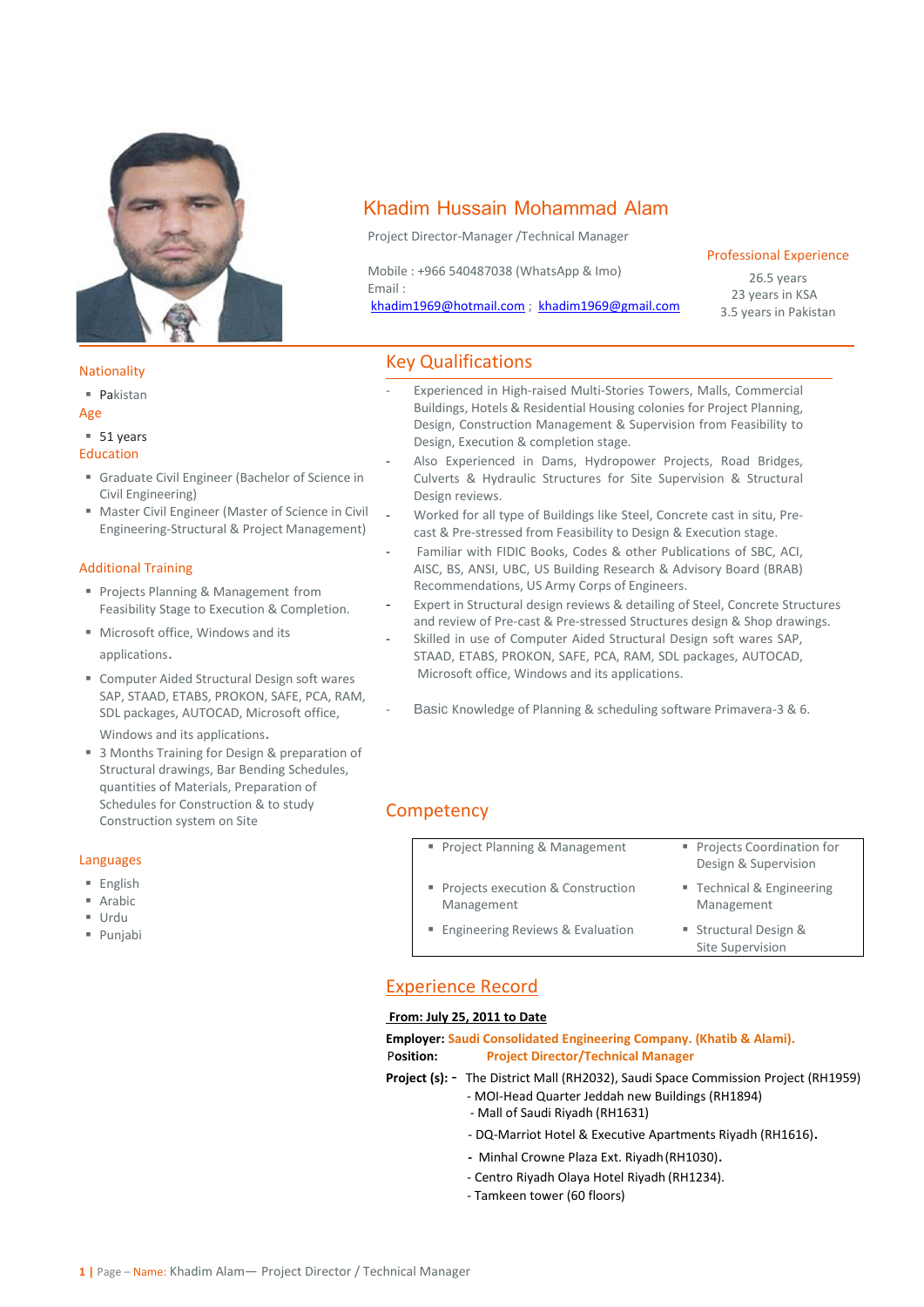## **Responsibilities.**

- To provide advisory services to the client management team in relation to the project approach and integration with broader activities.
- **Hiring project team members, including managers & Overseeing contractors to build contract negotiations**
- To provide leadership, direction, guidance and coaching to the Project Manager and the broader project team in relation to project approach, activities, risks, issues and general management.
- To Coordinate between Design & execution teams from feasibility, Concept to final design, planning & execution of projects
- To review Construction planned schedules including all possible resources to fulfill Project requirements.
- To coordinate & review 3-weeks ahead detailed Construction activities with the planning engineers.
- Update project manager about the 3 weeks schedule to make sure that all the required materials and drawings are available for upcoming construction.
- To review & approve Contractor proposal for Direct/Indirect Men power, Procurement, Technical Department, Sub-Contractors & Suppliers thus to Ensure that all the required resources are available at site.
- Ensure that the contractor is following the time schedule.
- To review Procurement & materials delivery report and review Daily, weekly & Monthly construction activities reports before submission to client.
- Conduct daily walk through with all site teams to Monitor daily Construction activities in coordination with all disciplines as per Project Schedules & Site requirements.
- To Review the Contractors submittals related to Site Construction activities.
- Issue Site instructions & NCR to the contractor when required.
- Monitor health and safety standards at site as per the approved HSE plan.
- To coordinate with Technical Teams (for all disciplines) for advance approval of submittals and to settle conflicts, if any.
- Attend progress, Technical, Procurement, Quality Control, HSE & other site meetings with Client & Contractors to accelerate the work as per project requirements & approved schedules.
- Coordinate with quality engineers for the inspection of works and assist them in issuing the NCR.
- Review the material testing to ensure that quality is achieved as per requirement.
- **Ensure that quality is maintained throughout the construction period.**
- Review method statement to ensure that the work will be accomplished effectively.
- To Review & Check Contractor variations orders in coordination with Technical, site Team and with client.
- To Review & verify as built drawing's prepared by the contractor in coordination with site engineers from all disciplines.
- After completing the snag list by the contractor and approved in coordination with the client, to prepare a close out report during testing and commissioning phase of project in coordination with the client through the project director
- To prepare preliminary hand over report according to the area mentioned in planning schedule and the approved inspection request done before
- Handing over the project as per planned Schedule in coordination with client through the project director

## **From: July 18, 2006 to July 24, 2011**

## **Employer: Saudi Lebanese Modern Construction Company (SALMOC).**

#### P**osition: Project Coordinator-Technical Manager-Structural Manager**

**Project (s):** - Al Akaria Plaza Commercial Center, Riyadh KSA.

- **-** Criminal Court Project Riyadh KSA.
- **-** King Abdullah Superb Housing Project, in Technical office, Riyadh.
- **-** Al Qasr Mall, in Technical office, Riyadh.

### **Responsibilities.**

- To prepare all Construction requirements (Site Teams, Men Power & Materials) as per Project Construction Schedule.
- To Prepare 1-month advance construction activities reports considering all obstacles & critical activities.
- To prepare Daily, Weekly & Monthly construction progress reports.
- To coordinate Main office for Direct/Indirect Men power, Procurement, Technical Department, Sub-Contractors & Suppliers.
- Attend progress & Technical meetings, to discuss and suggest site issues, technical proposals to achieve the required targets.
- Coordination and correspondence with Client and Consultant to get approval for Submittals.
- Manage Preparation & submittal of Structural design & Shop Drawings for Steel & Concrete Structures for some parts or all of the below mentioned projects
- To prepare variations orders in coordination with Technical & site Team.
- To Verify & prepare as built drawing's in coordination with site engineers from all disciplines.
- To prepare close out documents after testing and commissioning phase of project in coordination with the Consultant & Client.
- To prepare preliminary hand over report according to the area mentioned in planning schedule and the approved inspection request done before
- Handing over the project as per planned Schedule in coordination with Consultant & client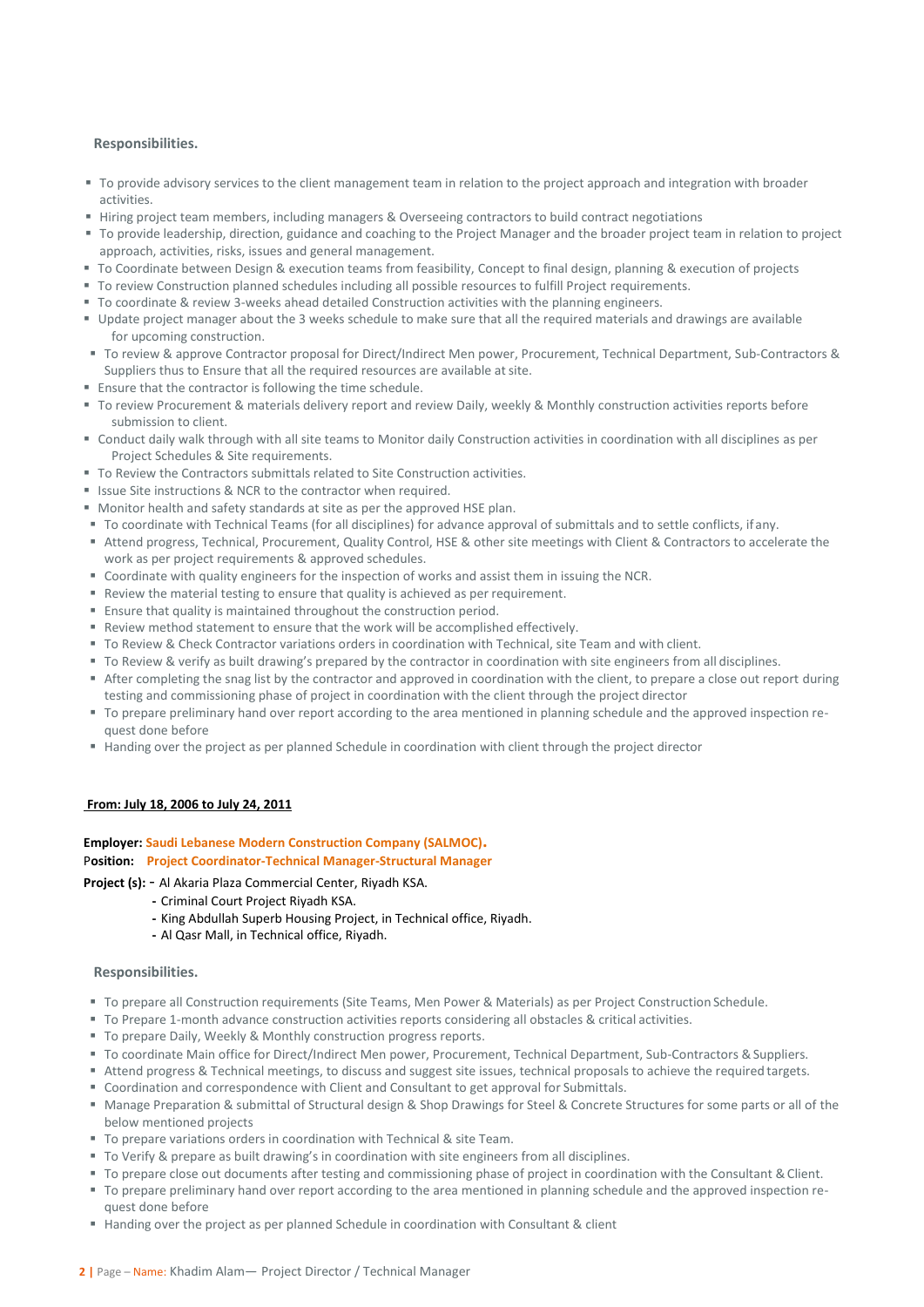#### **From: December 11, 1997 to July 16, 2006**

## **Employer: Saudi Oger LTD. (General Project Construction Division—GPCD)** P**osition: Senior Structural Engineer**

Project (s): - Prince Abdullah Military city Al Ahsa of National Guard.

- **-** VIP Fitness Center Project of Al Khafaji Joint Operations (A joint Venture
	- of Aramco Gulf Operations & Kuwait Gulf Oil Co.)
- **-** Aziziya Place—Marina Villa Al Khobar.
- **-** Housing Projects of Prince Abdullah Foundation for Development.
- **-** 150—Clinics (primary Health care Centers) in KSA.
- **-** Half Moon Bay Palace in Al Khobar, KSA.

#### **Responsibilities.**

- Preparation of Structural design & analysis Calculations of Steel & Concrete Structures for some parts or all of mentioned projects
- **Preparation of shop drawings, as Built drawings & other details for the projects.**
- Coordination with various disciplines including Architectural, Electro-Mechanical & site, related to technical matters.
- Co-ordination and correspondence with Client and Consultant for technical matters & to accelerate the submittal approvalsetc.
- To visit site to settle Engineering issues with Client & Consultant.

#### **From: May 1997 to December 10, 1997**

## **Employer: Euroconsult Pakistan (PVT.) LTD with Panjab Private Sector Groundwater Development Project Consultants (A Consortium of Euroconsult of Netherlands, National Engineering Services Pakistan (NESPAK), National Development consultants (NDC) Pakistan & Halcrow international.)**

#### P**osition: Structural Engineer (Irrigation Structures).**

#### **Project (s):** Punjab Private Sector Groundwater Development Project Lahore, Pakistan, Project Value: US \$ 1B

#### **Responsibilities.**

- Coordination & Assessment of different bridges & cross drainage structures on the distributary canals for design, maintenance & construction works.
- Coordination & Assessment of water courses for lining and remodeling.

#### **From: June 1995 to May, 1997**

**Employer: Associated Consulting Engineers (ACE) Pvt. Ltd. Lahore, Pakistan with Pakistan Hydro Consultants, A joint venture of Associated Consulting Engineers (ACE), National Engineering Services (NESPAK), BINNIE & PARTNERS (U.K), HARZA ENGINEERING INTERNATIONAL (U.S.A), EWBANK PREECE (U.K)**

#### P**osition: Junior Structural Engineer-Design**

**Project** Ghazi-Barotha Hydropower Project, Lahore, Pakistan,

(Project Value: US\$2.2B).

Ghazi-Barotha is 1450MW runs of the River hydropower project under construction at downstream of Tarbela Dam. The project comprises of barrage, power-channel and power complex. The power channel is 54 Km in length with a number of road bridges and cross-drainage structures.